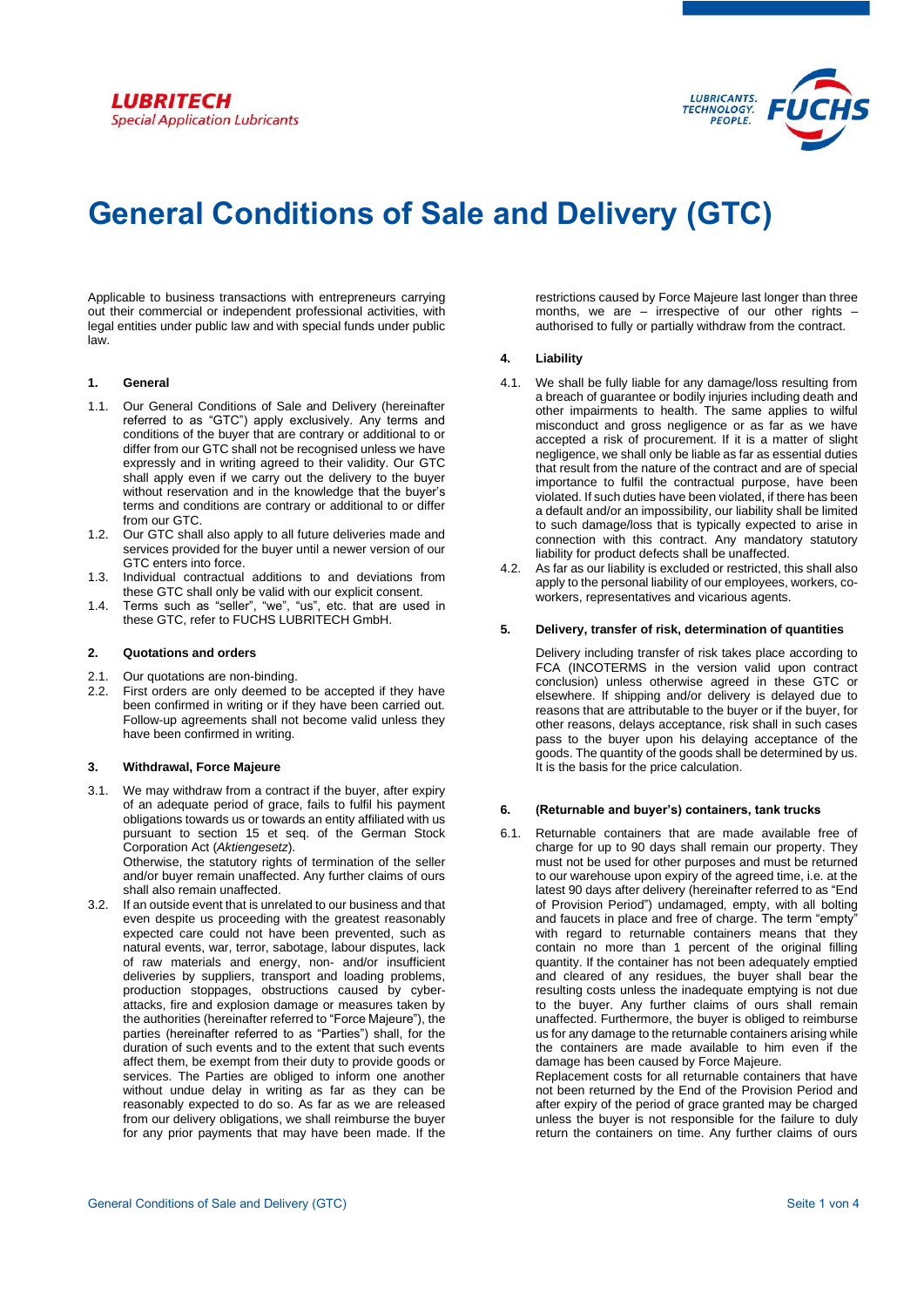

# **General Conditions of Sale and Delivery (GTC)**

shall remain unaffected.

- 6.2. Buyer's containers (containers owned by the buyer or procured by the buyer from a third party) must be sent to our filling facility free of charge, clean and ready to be filled. We are not obliged to examine the containers provided by the buyer for suitability or cleanliness. They are used at the buyer's risk. We shall not be responsible for any contaminations of the goods resulting from dirty or unsuitable containers provided by the buyer.
- 6.3. In the event of deliveries made by tank trucks, the buyer must ensure that immediate unloading can take place. He shall be liable towards us for all costs and damage/loss arising from the delayed unloading of the tank truck unless the delayed unloading is not due to him. Any further claims of ours shall remain unaffected.

If the buyer fails to accept the ordered goods in full, he shall be charged for the costs arising from shipping the goods to him and returning them back to us unless he is not responsible for the incomplete acceptance. Any further claims of ours shall remain unaffected.

# **7. Quality details, approval**

- 7.1. Analytical data and details concerning other quality features reflect, to the best of our knowledge, the current level of findings and our development. Samples and specimens that are made available to the buyer prior to contract conclusion are only of approximate relevance and only reflect the current average quality of the goods. If, on the basis of the samples and specimens, certain parameters are listed in the product specifications, data sheets or other contractual documents, they are binding and final. They are final even if the samples or specimens feature further parameters beyond those mentioned in the product specifications, data sheets and other contractual documents.
- 7.2. The buyer is responsible for complying with the safety and environmental regulations in connection with the acquisition, storage and use of the goods following handover. We are under no obligation vis-à-vis the buyer to obtain regulatory approval.

# **8. Claims resulting from defects**

8.1. Obvious defects, i.e. legal or material defects, overdelivery, under-delivery or incorrect delivery as well as situations where the goods or services provided by us lack the quality or durability that may have been guaranteed by us (defects) must be reported in writing without undue delay but at the latest 14 days after delivery. Any defects that remain undetected during regular goods-receiving inspections must also be reported in writing without undue delay after such defects have been discovered. The buyer must ensure that any potential rights of recourse against the transport company be maintained. In the case of qualityrelated complaints, a sample in sufficient quantity must be sent to us without undue delay; the remaining goods in their original containers as well as any goods that may have been in use must be secured and stored separately. The seller must be given the opportunity to undertake all necessary measures to inspect the item to which the complaint refers in situ.

- 8.2. In the case of justified complaints, we shall have the choice to either remedy the defect or provide the buyer with a product that is free from defects (supplementary performance). If supplementary performance were to fail or if the buyer cannot be reasonably expected to accept such performance, the buyer may either withdraw from the contract or ask for a lower purchase price or claim damages or ask for his costs to be reimbursed.
- 8.3. The period of limitations for complaints submitted by the buyer is one year unless the last contract in the delivery chain refers to the purchase of consumables (end customer is a consumer). The one-year period of limitations also applies to claims resulting from unlawful acts that are based on a defect of the items in question. The one-year period of limitations does not apply to our unlimited liability for any damage/loss arising from a breach of warranty or from bodily injuries including death and other impairments to health, for wilful misconduct and gross negligence and for production-related faults or as far as we have accepted a procurement risk. If the defective goods have been used for a construction project in accordance with their customary use and have caused its defectiveness or if it is a case concerning a defective structure, the period of limitation is five years. The period of limitation starts as soon as the goods have been delivered.

# **9. Services**

- 9.1. Any services or advice that we provide, any information or approvals or recommendations that we issue are based on the information, samples or test series made available to us by the buyer in line with the state of the art valid at the time of contract conclusion as well as according to the best of our knowledge. Any services and/or advice, information, approvals and recommendations provided by us refer exclusively to the facility- and device-specific use indicated by the buyer.
- 9.2. The buyer shall provide us with all the necessary data on time. We shall not examine the information provided to us by the buyer or by third parties for factual accuracy and completeness of data. Any additional costs that may result from a breach of these duties of information and cooperation must be borne by the buyer. Any further claims of ours shall remain unaffected.
- 9.3. Details and information about the suitability and use of the goods do not exempt the buyer from carrying out his own tests and checks.
- 9.4. The buyer shall be obliged to observe the advice, instructions and specifications included in approvals, tests or other reports as well as other documents relating to the goods in question; the buyer must, in particular, only use the goods for the facilities and/or devices that the services and/or advice, information, approvals or recommendations refer to.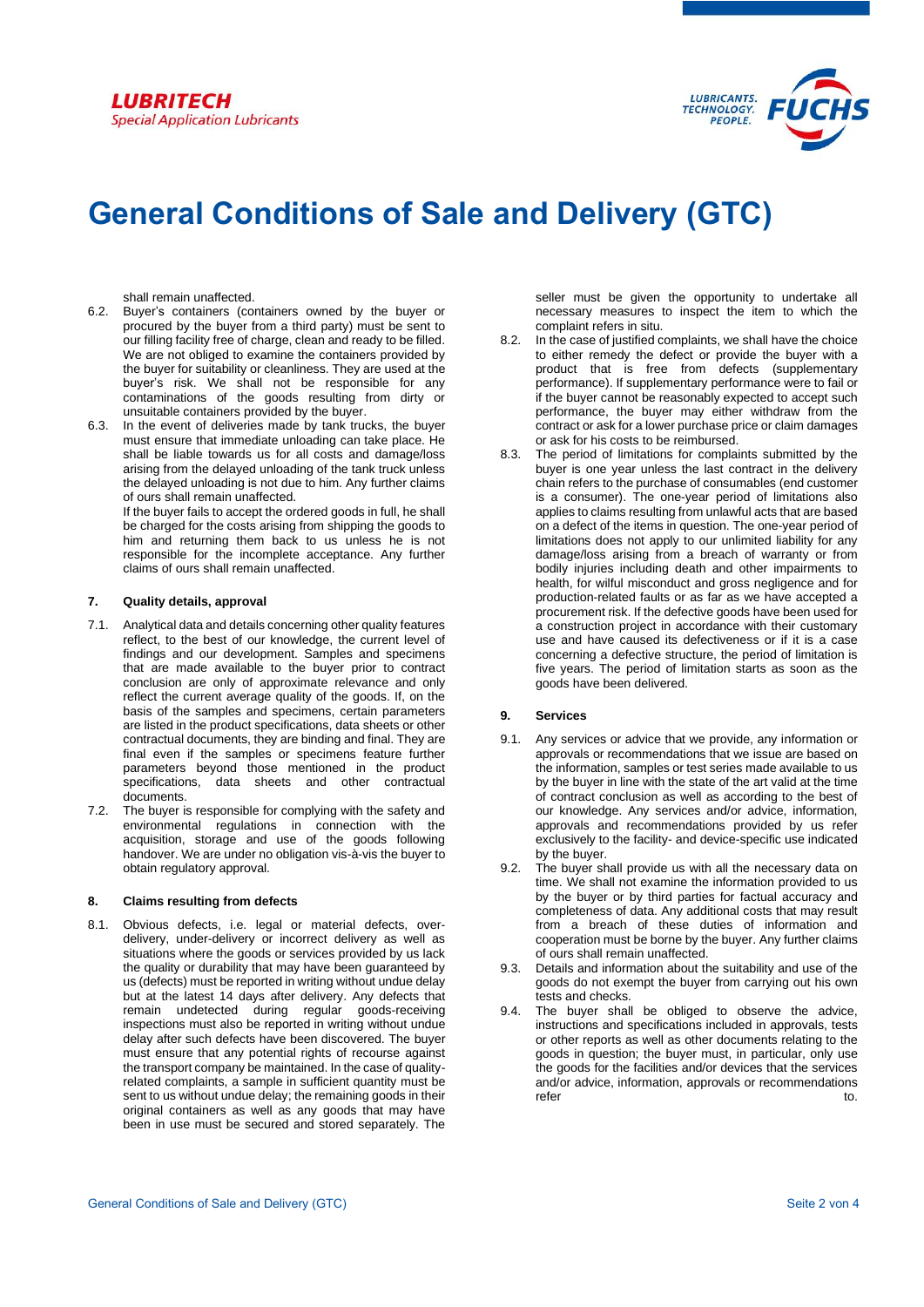# **LUBRITECH Special Application Lubricants**



# **General Conditions of Sale and Delivery (GTC)**

#### **10. Unauthorised use**

- 10.1. Our goods must not be used for aircraft/spacecraft and/or parts thereof without our explicit prior consent unless our goods are removed in their entirety prior to the commissioning of such aircraft/spacecraft.
- 10.2. Our goods must not be used in connection with the primary circuit of nuclear energy.
- 10.3. If our goods are used contrary to the specifications set forth in paragraph 1 and/or 2, the buyer must indemnify us from any potential resulting damage/loss as well as from any associated costs (including legal costs) without undue delay unless the buyer is not responsible for the use of the goods contrary to the specifications set forth in paragraph 1 or 2. Any further claims of ours shall remain unaffected.

#### **11. Prices**

- 11.1. Unless a fixed price has been agreed, the buyer will generally be charged the price that is valid on the day of order placement.
- 11.2. Prices quoted shall unless otherwise agreed be valid for the duration of 30 days.
- 11.3. With respect to deliveries, all prices are quoted FCA (Free Carrier; INCOTERMS in the version valid on the day of contract conclusion) unless otherwise agreed.
- 11.4. Unless explicitly otherwise agreed in a contract, we shall not be obliged to undertake customs clearance and declare and pay any levies, fees, taxes, duties and other charges that arise outside the country where our company is based. We shall only adhere to the weight and measuring systems, packaging, labelling or other identification regulations that are applicable at the place of delivery known to us.
- 11.5. All prices are net prices and do not include the sales tax applicable from time to time. As far as sales tax arises, it shall be calculated separately at the rate applicable from time to time.

# **12. Payment**

- 12.1. In Germany payments are due net without deductions within 30 days of invoicing. We reserve the right to offer different payment conditions primarily to customers based outside Germany.
- 12.2. Delays in payment are subject to the statutory rules and regulations.
- 12.3. Set-offs against us are only permitted as far as they refer to claims that have been recognised as final and binding or are indisputable. Rights of retention may only be exercised against us if they refer to claims from the same contractual relationship.
- 12.4. Only those appointees who have been authorised by us to collect payments may collect invoiced amounts.

# **13. Retention of title**

13.1. Until full payment of the invoiced value has been made, we retain title to all goods that have been supplied. The buyer shall therefore not be authorised to dispose of the goods outside his regular business, pledge them to third parties or transfer title by way of security. The buyer shall assign to us his claim to the payment of the invoiced value that he obtains by selling goods in which we retain title, so that our claim to the payment of the invoiced value is secured. We herewith accept such assignment. If such an assignment is not permitted, the buyer herewith instructs the third-party debtor to make any potential payments to us only.

- 13.2. The buyer shall be authorised to collect the assigned claims for as long as he meets his contractual payment obligations towards us. If the buyer fails to meet this obligation, the collected amounts are due to us and must be kept separately.
- 13.3. If the buyer proceeds to work with or process the goods that are subject to title, he works with and processes the goods on our behalf without this resulting in any obligations for us. Whenever the goods are processed, combined, mixed or blended with other goods that have not been supplied by us, we acquire co-ownership of the new goods the ratio of which shall be based on the difference between the invoiced value of the supplied goods and the other processed goods at the time of their being processed, combined, mixed or blended. If the buyer, by law, acquires sole ownership of the goods, he herewith grants us coownership of the new goods based on the aforementioned ratio and undertakes to store these goods for us free of charge. Paragraph 1 and 2 shall apply accordingly.
- 13.4. If the value of the assignments and securities given to us exceeds our claims by more than 10 per cent in total, we undertake, at the buyer's request, to release the corresponding securities at our discretion.

# **14. Export**

- 14.1. Due to statutory embargo regulations (e.g. in Germany, the EU or the US) we expressly point out that the products supplied by us may be subject to certain export restrictions. Breaching such export restrictions may have consequences under criminal law.
- 14.2. We are not obliged to assist the buyer in any way in connection with the export of the goods. If there is an agreement according to which we assist the buyer with the export of the goods, this shall only apply to the export of the goods to the agreed place of delivery. This applies in particular to the drawing up of documents that are relevant for export purposes.

# **15. Assignment**

Rights and claims may only be assigned by the buyer with our prior written consent. This does not apply to monetary claims.

#### **16. Confidentiality**

16.1. All mutually disclosed commercial or technical information (including quotations) must be kept secret and must not be divulged to third parties as long as and as far as the information is verifiably not in the public domain, and it